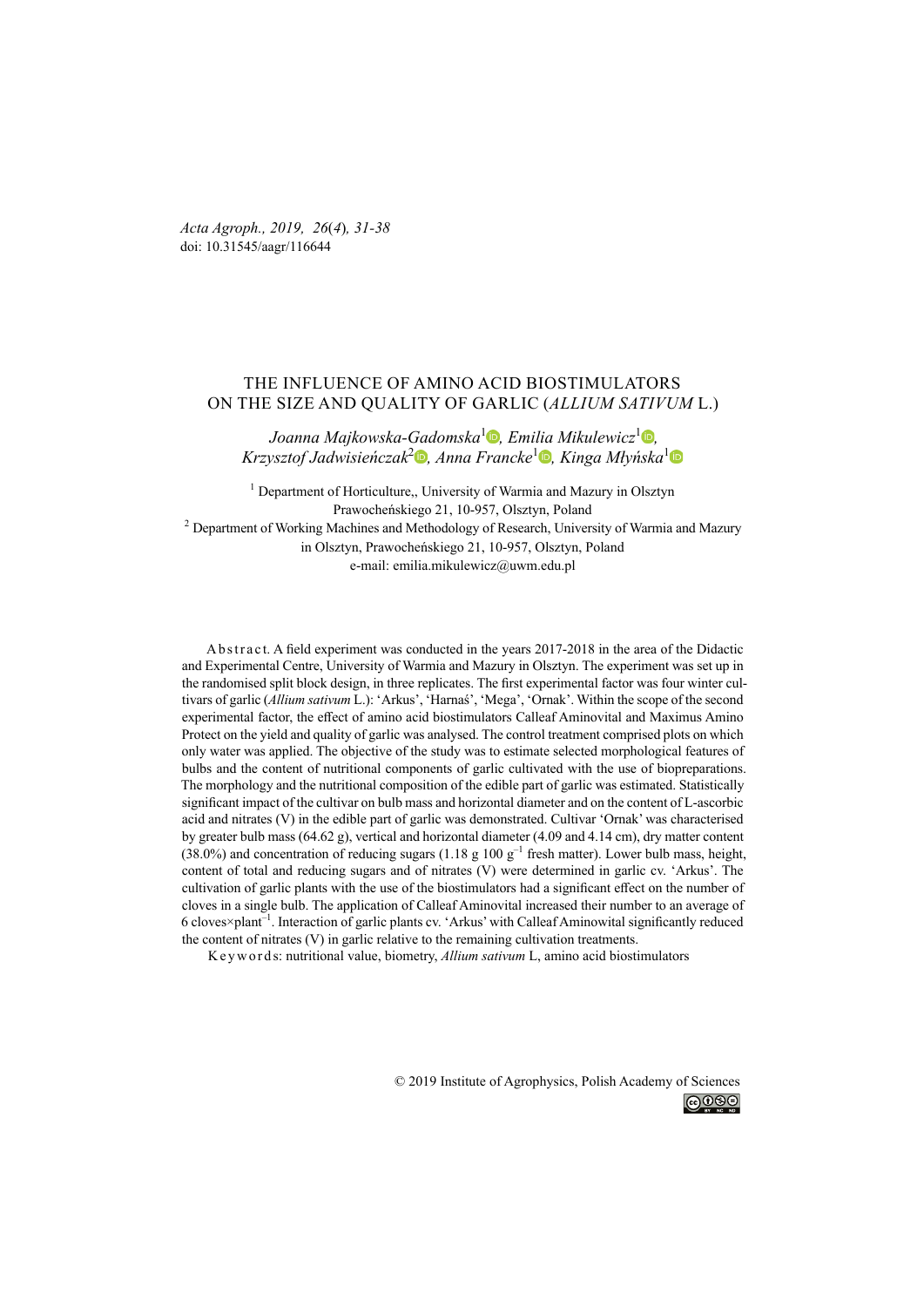### INTRODUCTION

Garlic (*Allium sativum* L.) is one of the oldest plants cultivated by Man. Due to its taste and health-promoting values is has become an essential component in human di*et al*l over the world (Matłok *et al*. 2014). The nutritional and health values of garlic result from its high content of biologically active substances, the concentration of which depends on ensuring suitable conditions of growth and development for the plants during the period of vegetation (Matysiak *et al*. 2015). For this purpose, apart from chemical plant protection agents, qualified preparations referred to as biostimulators are applied. Their primary function is to protect plants against stress, and to stimulate their growth and regeneration. According to Mystkowska (2018), the use of foliar-applied biostimulators is an intervention treatment which prevents reductions in the yields of crop plants. Calleaf Aminovital and Maximus Amino Protect are biological preparations in the form foliar-applied fertilisers with a string anti-stress effect. Free amino acids contained in the preparations affect the synthesis of proteins, participating in enzymatic reactions in plants and stimulating their resistance (Gugała *et al*. 2017).

The objective of the study presented here was to estimate the morphological features of bulbs and the content of selected nutritional components of four winter garlic cultivars cultivated with the use of biopreparations.

## MATERIAL AND METHOD

The study conducted in the years 2017-2018 comprised morphological assessment and determination of the content of selected biological components in garlic. The experiment was conducted in the garden of the Didactic and Experimental Centre of the University of Warmia and Mazury in Olsztyn, with the method of randomised blocks, in three replicates, on brown soils classified in Class IVb. The experimental material consisted on winter cultivars of garlic – 'Arkus', 'Harnaś', 'Mega' and 'Ornak', purchased from the company Polan. The garlic cultivars were the first experimental factor in the study. Within the scope of the second factor, the effect of the preparations Calleaf Aminovital and Maximus Amino Protect on the yields, morphology and on the content of nutritional components was analysed. The preparations were applied at equal doses of 0.3%, beginning from the first half of April till the middle of May, at 7-day intervals. The control treatment consisted of plots sprinkled with distilled water. The volume of the working liquid applied at one time was 300 litres per hectare. The standard LU spray nozzle was used (flat-spray, fine-droplet). Cloves were planted every year, in the second decade of October in the year preceding the vegetation season of garlic, on plots with area of 1 m<sup>2</sup>, at spacing of  $0.1 \times 0.1$  m. Soil preparation, fertilisation and cultivation treatments were conducted in conformance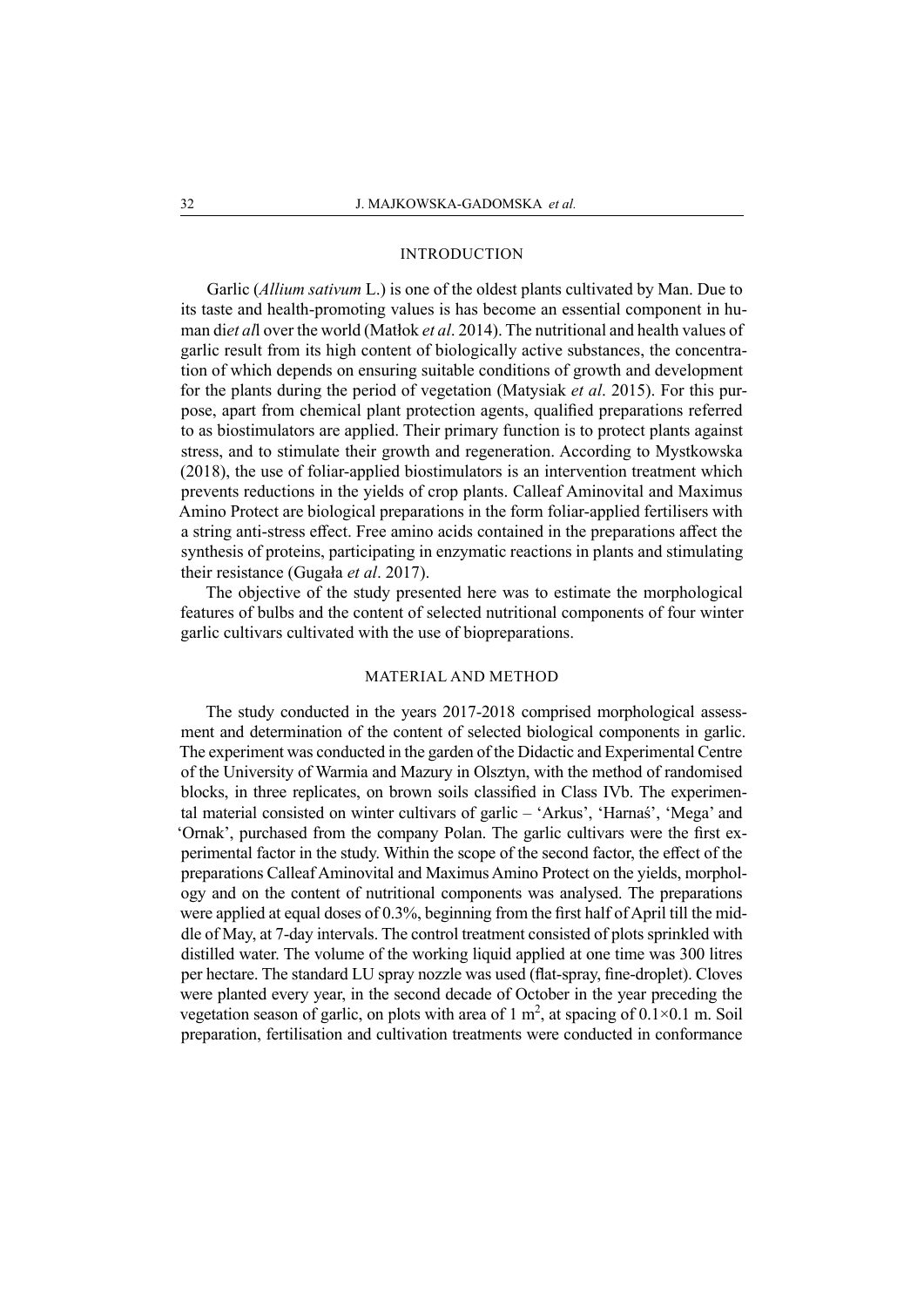with the *Methodology of integrated production of garlic* (Anyszka *et al.* 2020). The application of the biopreparations began in the second decade of May and it was repeated four times at 14-day intervals. After the harvest in the last decade of August, drying and cleaning of dried leaves, the commercial yield was estimated. Samples of material were collected from the commercial yield, and an averaged sample was prepared from each experimental treatment. The samples of the material of the analysed garlic cultivars were subjected to morphological analysis and to determination of the content of selected chemical compounds. The mass, height and width of the bulb were determined, and the number of cloves in the bulb. The determinations of the chemical composition were performed at the laboratory of the Department of Horticulture. The air-dry matter content was determined by drying the biomass at temperature of 60°C. The content of total and reducing sugars was determined with the Luff-Schoorl method (PN-90/A-75101/07); the content of L-ascorbic acid – with the Tillmans method as modified by Pijanowski (Determination of the content... PN-90/A-75101/11). Total acidity was given in conversion to malic acid (Determination of total acidity, PN-90A-75101/04). The content of nitrates (V) was assayed with the colorimetric method, with the use of salicylic acid.

All determinations were made in three replicates. The significance of differences between mean values was tested with the Tukey test for randomised sub-blocks in a two-factor design, calculating semi-intervals of confidence at significance level of  $\alpha$  = 0.05. The statistical calculations were made using the program STATISTICA 13.

#### RESULTS AND DISCUSSION

The analysed cultivars of garlic differed significantly in the mass of the bulbs – from 39.65 to 64.62 g. The lowest bulb mass was characteristic of plants of cultivars 'Arkus' and 'Harnaś', and the highest of cultivar 'Ornak'. The application of the biostimulators did not differentiate the analysed feature. As a result of the interaction, a higher mean mass of bulb was noted in the cultivation of plants of cultivar 'Ornak' in all the variants of cultivation, relative to the remaining experimental treatments. An earlier study by Yeshiwas *et al*. (2018) showed a considerably lower garlic bulb mass, varying from 4.87 to 17.51 g, and in a study by Albuquerque *et al*.  $(2017)$  – from 7.57 to 14.47 g.

The analysed factors and their interactions did not significantly differentiate the height of garlic bulb. A higher value of that feature was noted in the cultivation of plants of cv. 'Ornak' (4.16 cm), and a lower value in plants of cv. 'Arkus' (3.21 cm), in treatments with the use of Maximus Amino Protect. The cultivar of garlic statistically significantly differentiated the width of garlic bulb which varied from 2.92 to 4.14 cm. Smaller widths were determined in the cultivation of cv. 'Harnaś'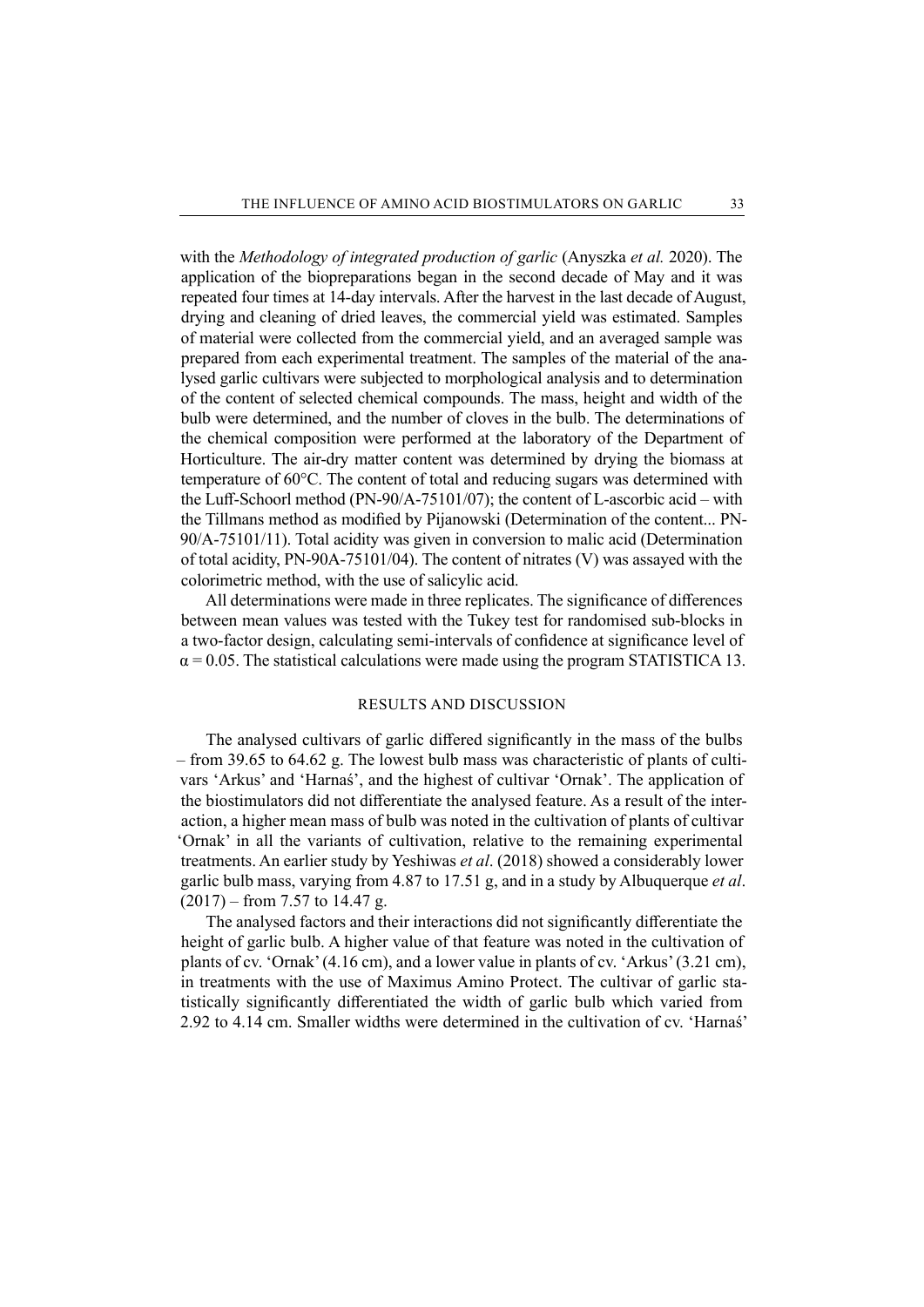and 'Arkus', and higher values of that feature in cultivars 'Ornak' and 'Mega'. Similar results were obtained by Albuquerque *et al*. (2017) – 3.51-3.71 cm, and by Yeshiwas *et al*. (2018) – 2.10-3.80 cm.

Yeshiwas *et al*. (2018) report that the mass of a clove of garlic varies from 0.26 to 1.50 g depending on the cultivar. Our study showed that clove mass was from 10.57 to 14.35 g, depending on the cultivar and the preparation applied, but statistical analysis did not confirm such a relationship.

The number of cloves in a single bulb varied from 4  $pos \times plant^{-1}$  in the cultivation of garlic plants with the use of Maximus Amino Protect to 7 pcs×plant<sup>-1</sup>. Interaction of factors had a favourable effect on the number of cloves in a bulb of garlic cv. 'Ornak' from the treatment with Calleaf Aminovital (7  $pcs \times plant^{-1}$ ), compared with the remaining experimental treatments. An earlier study by Petropoulsos *et al*. (2018) showed that the number of cloves in a garlic bulb, depending on the cultivar, was from 4 to 6 pcs×plant–1. On the other hand, Yeshiwas *et al*. (2018) obtained somewhat higher results – from 10 to 20  $pcs \times plant^{-1}$ , while Albuquerque *et al.* (2017) – from 6 to 22 pcs×plant<sup>-1</sup>.

Dry matter content in the analysed garlic cultivars was in the range from 30.65 to 38.05%. Garlic cv. 'Ornak' and 'Mega' was characterised by greater dry matter content in the edible part, compared with cultivars 'Harnaś' and 'Arkus'. Similar results were obtained by other authors. Ciuba at al. (2016) compared the chemical composition of several garlic cultivars and obtained for following dry matter levels in cultivars: 'Arkus' – 34.69%; 'Harnaś' – 38.49%; 'Mega' – 37.11% and 'Ornak' – 37.70%. On the other hand, Marcińca and Włodarczyk-Marciniec (2008) obtained dry matter content of 37.00%, while Petropoulsos *et al*. (2018) – 31.67-42.64%. A higher content of dry matter was characteristic of garlic analysed by Suleria *et al*. (2015) – 46.505.

No significant effect of the factors and their interactions on the content of sugars in garlic was demonstrated. The analysed cultivars had an average content of 14.05 g 100  $g^{-1}$  FM (fresh matter) total sugars and 1.0 g 100  $g^{-1}$  FM reducing sugars. A higher level of total sugars was assayed in material of cv. 'Mega' in the control treatment – 16.11 g 100  $g^{-1}$  FM, while higher content of reducing sugars was noted in material of the same cultivar, obtained from the treatment with Maximus Amino Protect – 1.19 g 100  $g^{-1}$  FM. Lower levels of the analysed components were noted in garlic cv. 'Arkus' in the control treatment, at 12.93 and 0.88 g∙100g–1 FM, respectively. In an earlier study, Ciuba *et al*. (2016) obtained similar results of total sugars content in garlic bulbs – mean of 27.13 g 100  $g^{-1}$  FM. Also Marcinca and Włodarczyk-Marciniec (2008) obtained a similar content of the analysed component, at the level of 28.60 g 100  $g^{-1}$  FM. A considerably higher content of total sugars in garlic bulbs was assayed by Suleria *et al.* (2015) – 41.40 g 100 g<sup>-1</sup> FM. Petropoulsos *et al.* (2018) obtained from 23.87 to 31.99 g  $100 g^{-1}$  FM total sugars in the analysed garlic cultivars. Dalhad *et al.* (2018) – 19.48 g 100 g<sup>-1</sup> FM.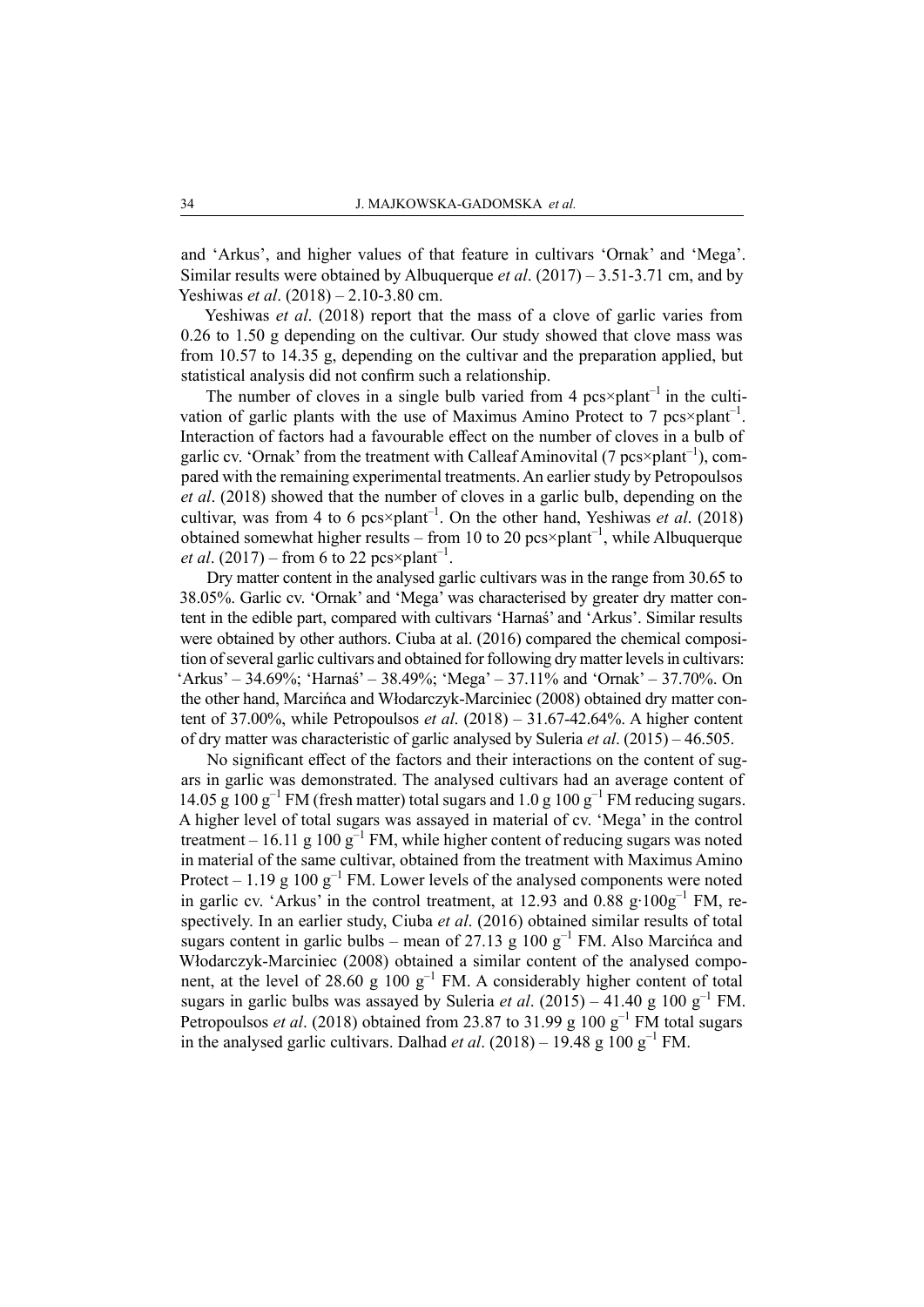| Cultivar       | Biostimulator     | Mass  | Height | Width | Clove mass | No. of cloves           |
|----------------|-------------------|-------|--------|-------|------------|-------------------------|
|                |                   | g     | cm     |       | g          | $pcs \times plant^{-1}$ |
| 'Mega'         | $K^*$             | 48.54 | 3.80   | 3.24  | 11.58      | 4.0                     |
|                | CA                | 46.51 | 3.97   | 4.03  | 13.21      | 5.5                     |
|                | <b>MAP</b>        | 50.93 | 3.78   | 3.96  | 14.35      | 4.5                     |
|                | Mean              | 48.66 | 3.85   | 3.74  | 13.04      | 4.6                     |
| 'Ornak'        | K                 | 71.82 | 4.04   | 4.23  | 14.20      | 5.5                     |
|                | CA                | 57.52 | 4.09   | 4.24  | 12.08      | 7.0                     |
|                | <b>MAP</b>        | 64.53 | 4.16   | 3.96  | 12.52      | 4.0                     |
|                | Mean              | 64.62 | 4.09   | 4.14  | 12.93      | 5.5                     |
| 'Arkus'        | K                 | 38.01 | 3.45   | 2.84  | 11.80      | 4.5                     |
|                | <b>CA</b>         | 39.75 | 3.38   | 3.36  | 10.57      | 6.0                     |
|                | <b>MAP</b>        | 41.2  | 3.21   | 3.04  | 13.39      | 4.0                     |
|                | Mean              | 39.65 | 3.35   | 3.08  | 11.92      | 4.8                     |
| 'Harnaś'       | K                 | 35.46 | 3.42   | 2.85  | 10.96      | 5.5                     |
|                | <b>CA</b>         | 47.16 | 3.22   | 3.07  | 10.89      | 5.0                     |
|                | <b>MAP</b>        | 46.63 | 3.46   | 2.83  | 11.11      | 5.5                     |
|                | Mean              | 43.08 | 3.37   | 2.92  | 10.99      | 5.3                     |
| Mean           | K                 | 48.46 | 3.68   | 3.29  | 12.13      | 6.5                     |
|                | CA                | 47.73 | 3.66   | 3.68  | 11.69      | 7.8                     |
|                | MAP               | 50.82 | 3.65   | 3.45  | 12.84      | 6.0                     |
| $LSD0.05$ for: |                   |       |        |       |            |                         |
|                | cultivar (a)      | 8.74  | n.s.   | 0.79  | n.s.       | n.s.                    |
|                | biostimulator (b) | n.s.  | n.s.   | n.s.  | n.s.       | 0.61                    |
|                | interaction (axb) | 15.51 | n.s.   | n.s.  | n.s.       | 0.69                    |

**Table 1.** The influence of biostimulators on biometric features of garlic (*Allium sativum* L.)

\*Explanation: K – control treatment; CA – Calleaf Aminovital; MAP – Maximus Amino Protect; n.s. – not significant.

Ciuba *et al*. (2016) report that cultivation conditions have a significant impact on the content of L-ascorbic acid in the edible part of garlic. Those authors obtained values from 3.67 to 14.84 g  $100 g^{-1}$  FM for the analysed component. In our study, the content of L-ascorbic acid was varied, with an average level of 18.43 g 100  $g^{-1}$  FM. Asignificantly lower level of the analysed substance, compared to the other cultivars, was determined in the material of cultivar 'Harnas' –  $14.0 \text{ g } 100 \text{ g}^{-1}$  FM. Interaction of factors caused an increase of the content of L-ascorbic acid in the edible part of garlic cv. 'Mega' in all the treatments, and of cv. 'Ornak' from the control treatment and from the treatment with the use of Maximus Amino Protect. Significantly lower levels of the analysed substance were assayed in the remaining treatments. In the study by Marcińca and Włodarczyk-Marciniec (2008) the content of L-ascorbic acid was at the level of 20.00 g 100 g–1 FM, and in the study by Różańska *et al*. (2014) it was 31.00 g 100 g<sup>-1</sup> FM. A study by Dalhad *et al.* (2018) demonstrated L-ascorbic acid content in the edible part of garlic at 4.30 g  $100 \text{ g}^{-1}$  FM.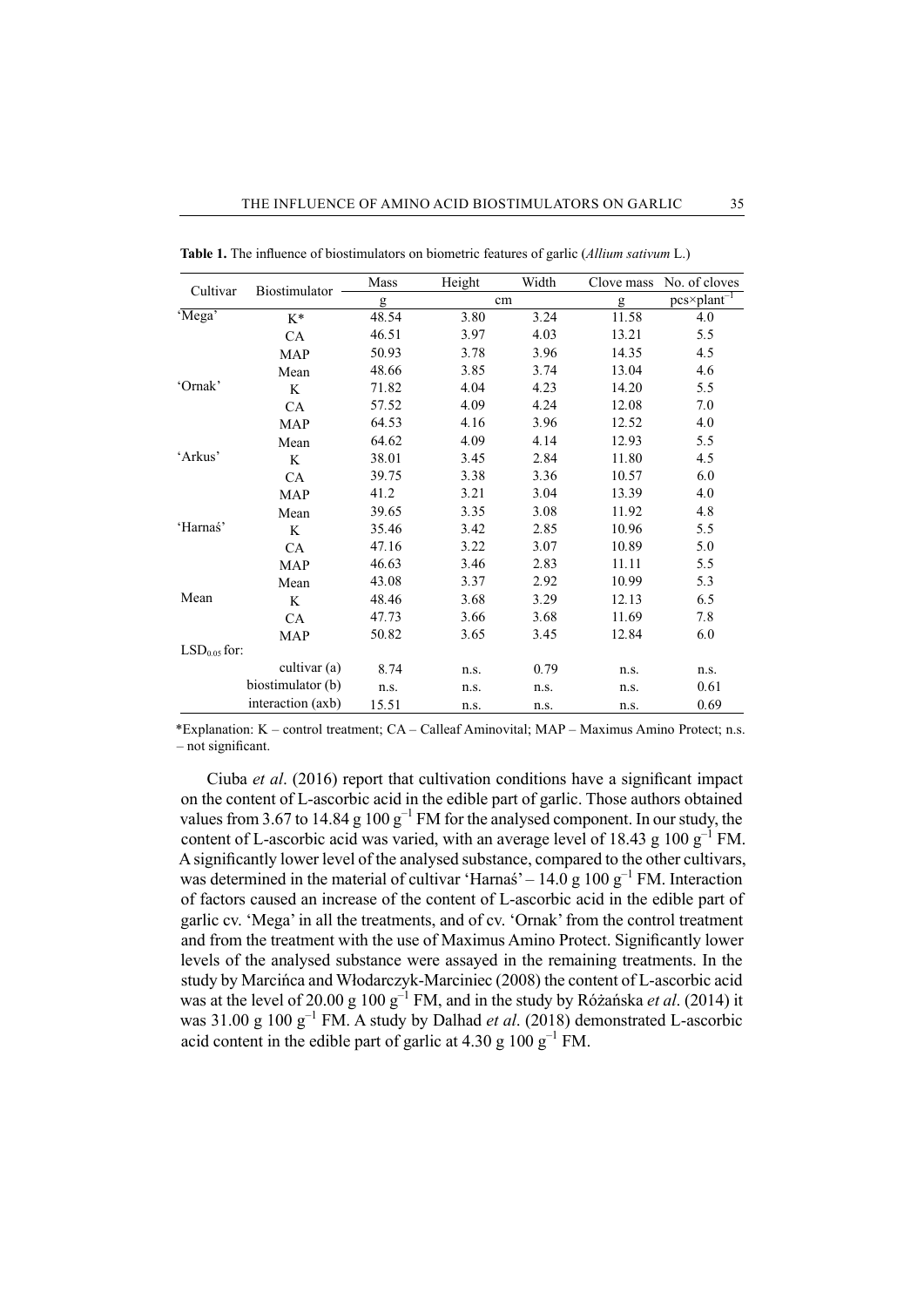|                | Cultivar Biostimulator matter | Dry  | Total<br>sugars | Reducing<br>sugars | L-ascorbic<br>acid                   | Organic<br>acids | <b>Nitrates</b><br>(V) |
|----------------|-------------------------------|------|-----------------|--------------------|--------------------------------------|------------------|------------------------|
|                |                               | $\%$ |                 | $g 100 g^{-1}$ FM  | mg $100 g^{-1}$ FM g $100 g^{-1}$ FM |                  | $NO3 kg-1 FM$          |
| 'Mega'         | $K^*$                         | 37.4 | 16.11           | 0.99               | 21.30                                | 0.08             | 238.6                  |
|                | CA                            | 38.1 | 15.50           | 1.15               | 22.20                                | 0.06             | 232.5                  |
|                | <b>MAP</b>                    | 37.1 | 14.62           | 1.19               | 20.90                                | 0.10             | 240.1                  |
|                | Mean                          | 37.5 | 15.41           | 1.11               | 21.50                                | 0.10             | 237.1                  |
| 'Ornak'        | K                             | 39.0 | 13.90           | 1.18               | 21.30                                | 0.07             | 266.2                  |
|                | CA                            | 37.6 | 13.54           | 1.18               | 16.30                                | 0.08             | 191.6                  |
|                | <b>MAP</b>                    | 37.5 | 14.12           | 1.17               | 21.10                                | 0.08             | 302.4                  |
|                | Mean                          | 38.0 | 13.88           | 1.18               | 19.60                                | 0.10             | 253.4                  |
| 'Arkus'        | K                             | 37.1 | 12.93           | 0.88               | 24.20                                | 0.05             | 294.3                  |
|                | <b>CA</b>                     | 28.5 | 13.71           | 0.93               | 14.90                                | 0.10             | 166.3                  |
|                | <b>MAP</b>                    | 33.5 | 13.74           | 0.84               | 16.80                                | 0.10             | 235.7                  |
|                | Mean                          | 33.0 | 13.46           | 0.88               | 18.60                                | 0.10             | 232.1                  |
| 'Harnaś'       | K                             | 30.0 | 13.62           | 0.97               | 13.70                                | 0.10             | 275.7                  |
|                | <b>CA</b>                     | 31.1 | 13.23           | 0.99               | 14.00                                | 0.08             | 271.4                  |
|                | <b>MAP</b>                    | 30.8 | 13.60           | 0.91               | 14.20                                | 0.08             | 283.3                  |
|                | Mean                          | 30.6 | 13.48           | 0.96               | 14.00                                | 0.10             | 276.8                  |
| Mean           | K                             | 35.8 | 14.14           | 1.00               | 20.14                                | 0.07             | 268.7                  |
|                | CA                            | 33.8 | 13.99           | 1.06               | 16.83                                | 0.08             | 215.5                  |
|                | <b>MAP</b>                    | 34.7 | 14.02           | 1.03               | 18.25                                | 0.09             | 265.9                  |
| $LSD0.05$ for: |                               |      |                 |                    |                                      |                  |                        |
|                | cultivar (a)                  | 3.99 | n.s.            | n.s.               | 3.03                                 | n.s.             | n.s.                   |
|                | biostimulator (b)             | n.s. | n.s.            | n.s.               | n.s.                                 | n.s.             | n.s.                   |
|                | interaction (axb)             | n.s. | n.s.            | n.s.               | 3.82                                 | n.s.             | 20.49                  |

**Table 2.** The influence of biostimulators on nutritional composition of garlic (*Allium sativum* L.)

\*Explanation as in Table 1.

The average content of organic acids in the edible part of garlic was  $0.10$  g  $100$  g<sup>-1</sup> FM and it was not statistically significantly correlated with the experimental factors and their interactions.

The average content of nitrates (V) in the analysed garlic material was 249.9 NO<sub>3</sub>  $\text{kg}^{-1}$  FM. A higher level of nitrates was found in the edible part of plants cv. 'Harnas', and the lowest in those of cv. 'Arkus', at 276.8 and 232.1  $\text{NO}_3 \text{ kg}^{-1} \text{ FM}$ , respectively. Although the application of Calleaf Aminowital caused a decrease in the level of the analysed substances, no statistically significant effect of the experimental treatments on the level of nitrates (V) was demonstrated. The use of Calleaf Aminowital in the cultivation of cultivar 'Arkus' caused a significant decrease in the level of nitrates (V), to  $166.3 \text{ NO}_3 \text{ kg}^{-1} \text{ FM}$ . Increased condensation of the analysed substances was noted in the plant material from cv. 'Ornak' (302.4  $NO<sub>3</sub>$  kg<sup>-1</sup> FM) and 'Harnaś' (283.3 NO<sub>3</sub> kg<sup>-1</sup> FM). Within that statistical group also the plant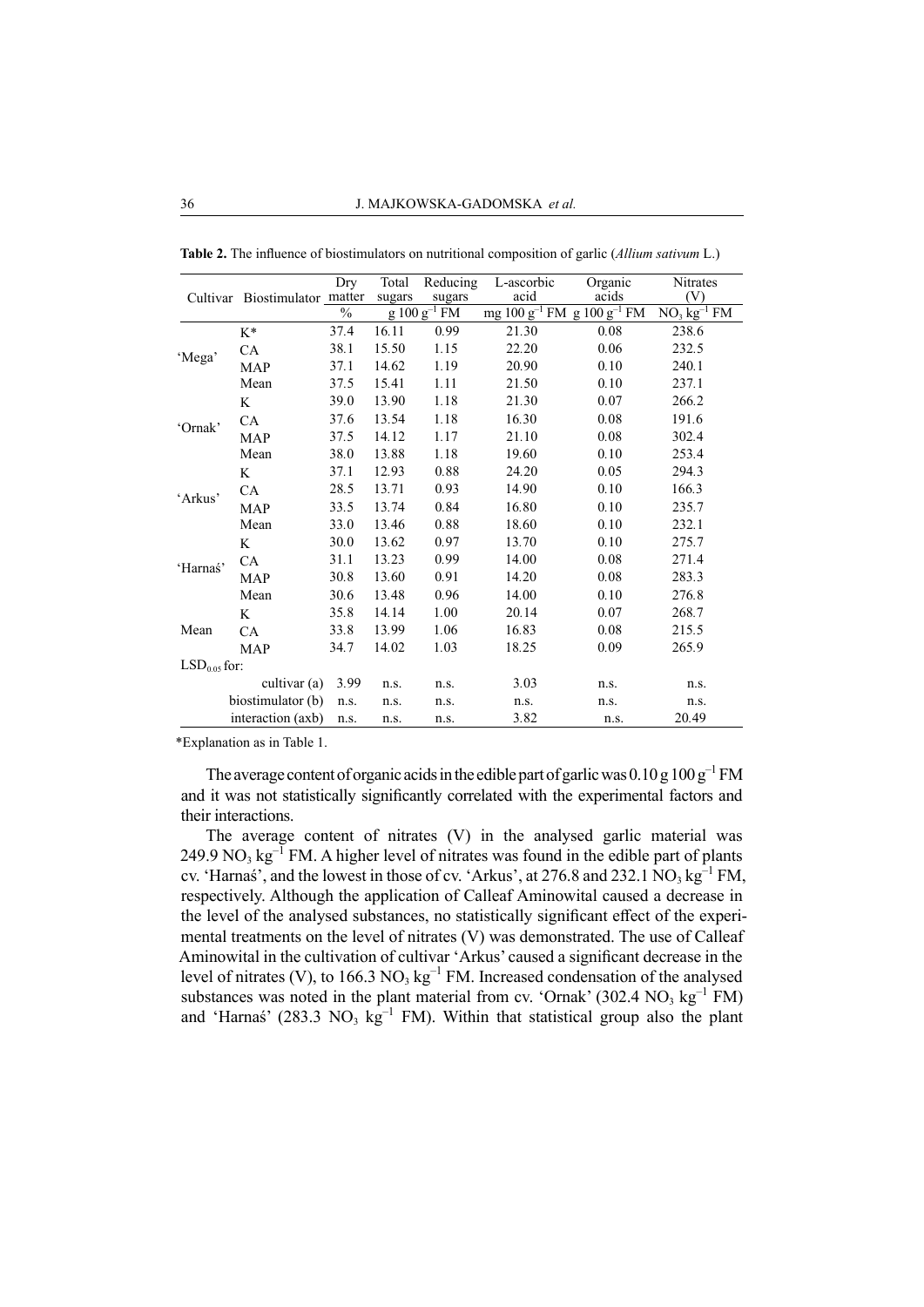material from cv. 'Arkus' from the control treatment was noted. An earlier study by Gajewska and Czajkowska-Mysłek (2015) showed that the concentration of the analysed substances in garlic material varies from 169.6 to 296.2 NO<sub>3</sub> kg<sup>-1</sup> FM.

#### **CONCLUSIONS**

1. Greater mass, height and width if bulbs, content of dry matter and of reducing sugars, were characteristic of garlic cultivar 'Ornak'.

2. A positive effect of the preparation Calleaf Aminovital on increased number of cloves in garlic bulb was demonstrated in comparison to the other experimental treatments.

3. Increased levels of the content of reducing sugars and organic acids were assayed in material from plants cultivated with the use of the biostimulators.

**Conflict of interest:** The Authors does not declare conflict of interest.

#### REFERENCES

- Anyszka Z., Berniak H., Chałańska A., Łabanowski G., Wrzodak R., Robak J., Włodarek A., 2020. Methodology of integrated garlic production (second edition amended). Integrated Officially Controlled Production (in Polish). Retrieved 5.03.2020 from https://piorin.gov.pl/download/ gfx/ piorin/pl/defaultstronaopisowa/1328/1/1/metodyka\_ip\_czosnku\_ed\_2.pdf.
- Albuquerque J.R.A., Monteiro H.N.B., Bezerra A.A.C., Filho C.H.A., Lopes A.C.A., Gomes R.L.F., 2017. Agromorphological performance of garlic landraces in Piauí, Brazil. Cienc. Rural, 47(6), 2-6, https://doi.org/10.1590/0103-8478cr20160017
- Ciuba M., Dziadek K., Kukiełka K., Oczkowicz J., Piątkowska E., Leszczyńska E., Kopeć A., 2016. Comparison of chemical composition and content of bioactive components of selected cultivars of garlic (in Polish). ŻNTJ, 5(108), 107-115.
- Dalhad M.H., Adefolake F.A., Musa M., 2018. Nutritional composition and phytochemical analysis of aqueous extract of *Allium cepa* (onion) and *Allium sativa* (garlic). Asian Food Sci. J., 3(4), 1-9, https://doi.org/10.9734/AFSJ/2018/43165
- Gajewska M., Czajkowska-Mysłek A., 2015. Estimation of the level of contamination with nitrates (III) and (V) of dried spice plants available on the retail market (in Polish). Bromat. Chem. Toksykol., 47(3), 310-315.
- Gugała M., Sikorska A., Zarzecka K., Krasnodębska E., Kapela K., Mystkowska I., 2017. Economic viability of the use of growth biostimulators in winter oilseed rape cultivation (in Polish). Roczniki Naukowe Stowarzyszenia Ekonomistów i Agrobiznesu, 19(4), 92-96.
- Marcińca K., Włodarczyk-Marciniec B. 2008. Anti-carcinogenic properties of garlic (in Polish). Post. Fitoter., 2, 90-95.
- Matłok N., Gorzelany J., Bilek M., Pieniążek R., Kuźniar P., Kaniuczak J., 2014. Estimation of the content of fructose, glucose and saccharose in selected onion cultivars cultivated at three breeding and seed-production farms (in Polish). Zesz. Probl. Post. Nauk Rol., 576, 79-87.
- Matysiak M., Gaweł-Bęben K., Rybczyńska K., Gmiński J., Surma S., 2015. Comparison of selected biological properties of garlic (*Allium sativum* L.) cultivated in Poland and in China (in Polish). ŻNTJ, 2(99), 160-169, https://doi.org/10.15193/zntj/2015/99/030